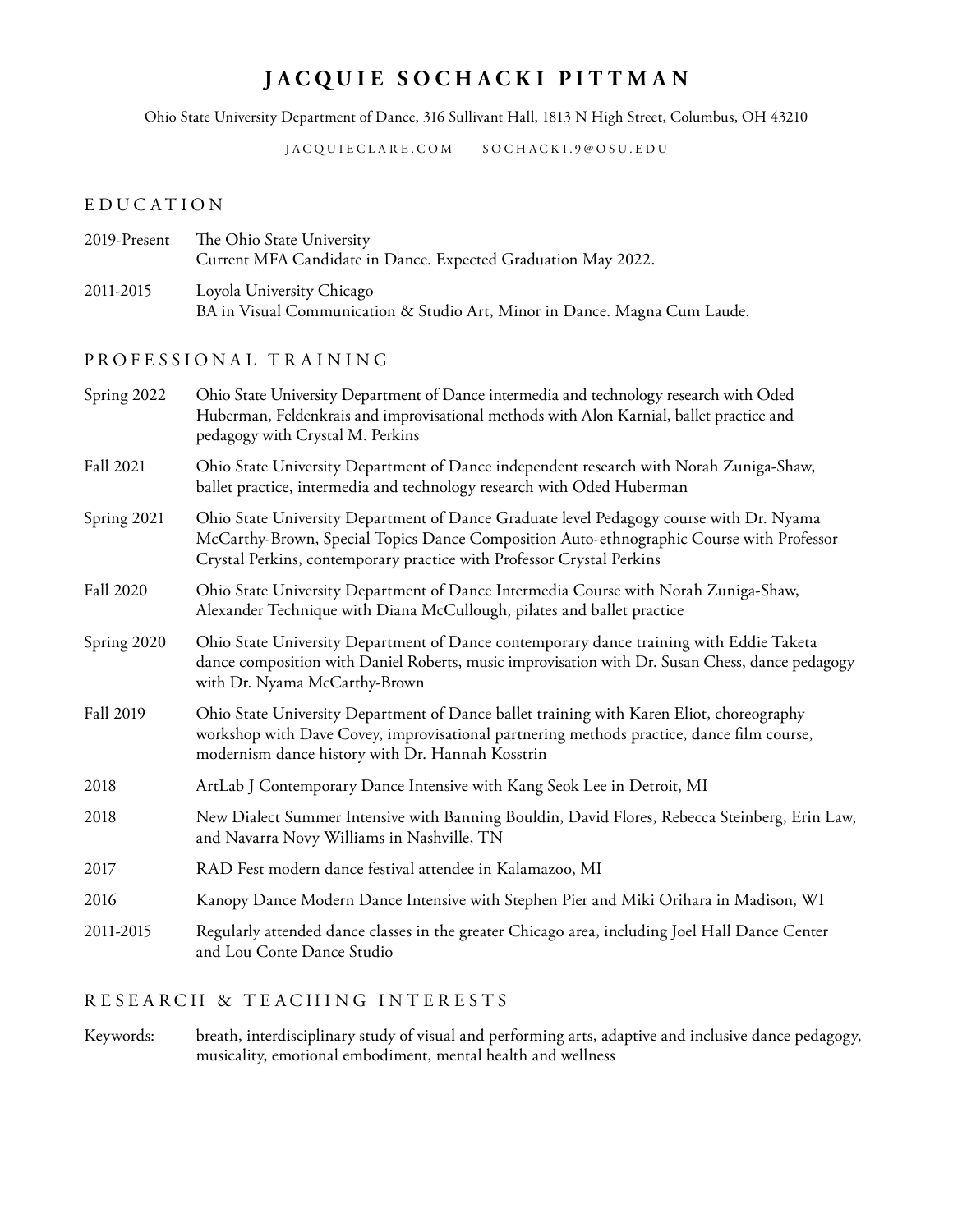## TEACHING EXPERIENCE & PROFESSIONAL EMPLOYMENT

| Spring 2022      | Graduate Teaching Associate for OSU Department of Dance, undergraduate contemporary II class,<br>undergraduate and graduate level yoga course                                   |
|------------------|---------------------------------------------------------------------------------------------------------------------------------------------------------------------------------|
| Fall 2021        | Graduate Teaching Associate for OSU Department of Dance, undergraduate level ballet pointe class,<br>undergraduate level improvisational dance course                           |
| Spring 2021      | Graduate Teaching Associate for OSU Department of Dance, undergraduate level ballet course,<br>special topics writing instructor "Writing About the Performing Arts"            |
| <b>Fall 2020</b> | Graduate Teaching Associate for OSU Department of Dance, undergraduate and graduate level yoga<br>course, special topics writing instructor "Writing About the Performing Arts" |
| 2020             | Art Possible Ohio Teaching Artist dance instructor for 30+ students with disabilities in<br>New Albany Schools, transitioned classes to online platform March 2020              |
| 2019             | Wayne State University substitute ballet instructor for Meg Paul                                                                                                                |
| 2018-2019        | ArtLab J. Dance company apprentice under the direction of Joori Jung                                                                                                            |
| 2018             | MoveLab pre-professional workshop instructor and choreographer in metro-Detroit area                                                                                            |
| 2018-2019        | Juliana's Academy of Dance pre-professional company ballet and modern dance instructor and<br>choreographer                                                                     |
| 2018-2019        | Spotlight DanceWorks pre-professional company ballet instructor                                                                                                                 |
| 2018-2019        | The Institution of Dance Arts Adult and children ballet and modern dance instructor and<br>choreographer                                                                        |
| 2018-2019        | Kercheval Dance ballet, modern and creative movement dance instructor and choreographer                                                                                         |
| 2017             | Artists Creating Together teaching artist for summer dance program to adults with disabilities                                                                                  |
| 2015-2018        | Rhythm Dance Center ballet, modern, contemporary and jazz dance instructor and choreographer                                                                                    |

## CHOREOGRAPHED WORKS (SELECTED)

*Mental/Body*. (2022). Multimedia, site-specific group dance choreography exploring the physical manifestation of mental health illnesses and the resiliency of community building in the rehearsal and performance processes. 6 dancers. 20 minutes. Music by Jacquie Sochacki Pittman and pianist Phil Dupont. Performed at the Motion Lab and Studio Space at The Ohio State University Department of Dance.

*Making Space (2021).* Contemporary auto-ethnographic solo piece to live music by Seth Alexander. 1 dancer. 8 minutes. Performed at Columbus Dance Theater through Hixon Dance CityDance Showcase III.

*"Mental/Body" In-Progress Showing* (2021). Group dance choreography showing in studio space. 6 dancers. 8 minutes. Performed at Sullivant Hall studio space.

*This Year's Game* (2020). Contemporary dance choreography and film. 8 dancers. 5 minutes. Performed outdoor at OSU's practice soccer fields. Collaboration with OSU Student and film artist, Abby Koskinas. (Film to be produced in Spring 2022).

*Halcyon Agitation* (2020). Contemporary dance choreography. 5 dancers. 6 minutes. Was to be performed at OSU Department of Dance Spring Concert. Interdisciplinary collaboration with OSU Doctoral Student in Violin Studies, Anita Chiu for live music accompaniment. (Performance canceled due to COVID-19).

*Breath of Words* (2020). Contemporary dance choreographed solo. 1 dancer. 3 minutes. Was to be performed at OSU Department of Dance Spring Concert. (Performance canceled due to COVID-19).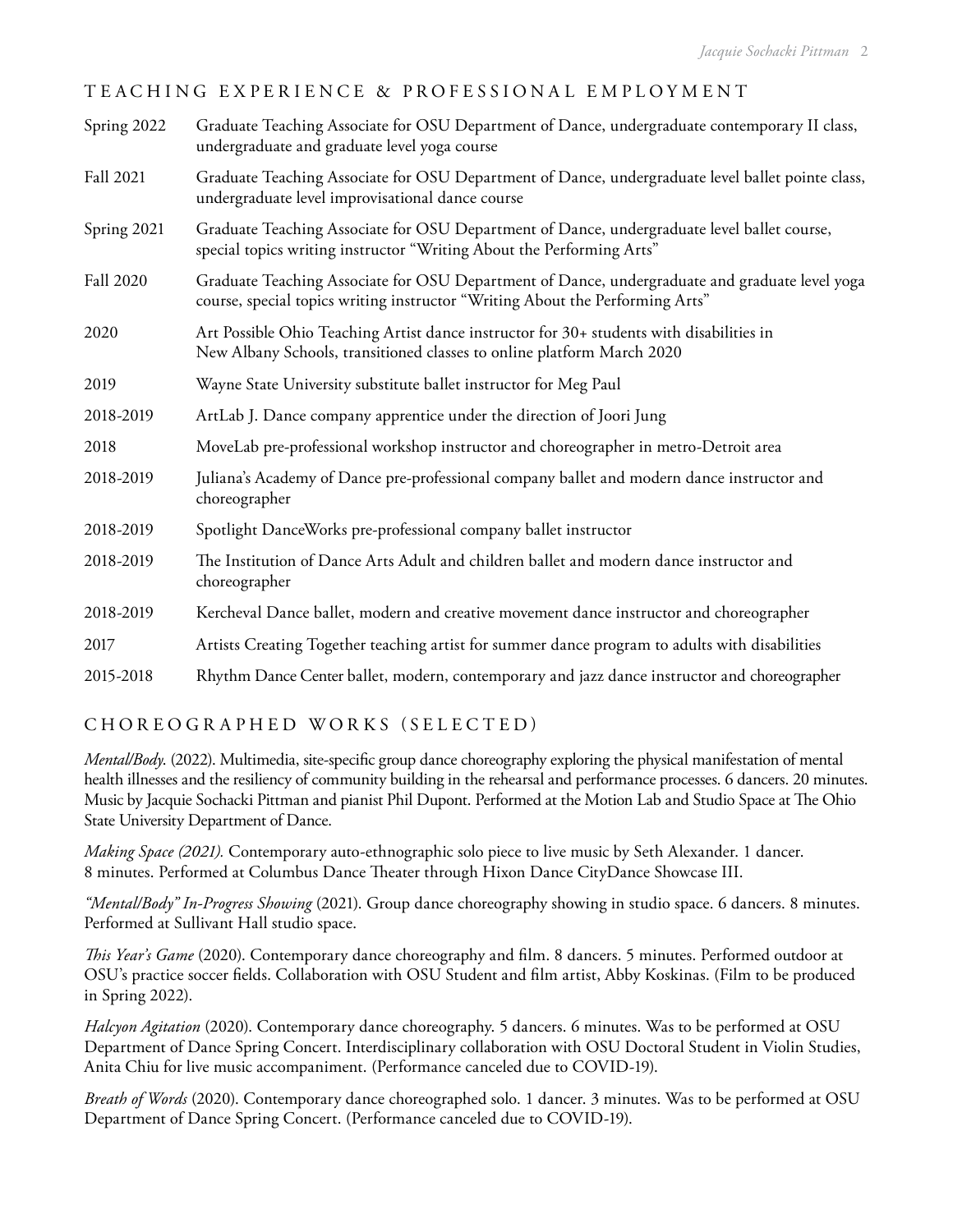*Unalome.* (2018). Contemporary dance performance in collaboration with Alyssa Smith. 2 dancers. 10 minutes. ArtPrize 2018, Grand Rapids, MI. (23, 24 September; performer, choreographer).

## SUBMITTED & SELECTED WORKS

- December 2021 Ohio Dance Festival Group Choreography Submission. *Mental/Body.* Group dance choreography. 6 dancers. 10 minutes. Music by Phil Dupont.
- March 2020 Opine Dance Film Festival Submission and Acceptance. *In the End, All the Matters* (2019). 1 dancer. 4 minutes.
- December 2019 Ohio Dance Festival Group Choreography Submission. *Halcyon Agitation.* Contemporary dance choreography. 5 dancers. 6 minutes.

December 2019 Jacksonville Dance Film Festival Submission. *In the End, All the Matters* (2019). 1 dancer. 4 minutes.

#### PERFORMANCES (SELECTED)

*A Duet (2022).* Improvisational duet with dancer Michaela Nield to live music by violist Jaryn Danz. 2 dancers. 10 minutes. Performance at the Columbus Museum of Art.

*Making Space (2021).* Contemporary auto-ethnographic solo piece to live music by Seth Alexander. 1 dancer. 8 minutes. Performed at Columbus Dance Theater through Hixon Dance CityDance Showcase III.

*Instinct* (2018). Contemporary dance performance. 6 dancers. 10 minutes. Oakland Dance Festival, Detroit, MI. (17 November; performer). Choreographed by Joori Jung.

*We Remain Detroit* (2018). Modern dance performance. 12 dancers. 30 minutes. Dancing Forward: We Remain, Detroit, Village Theater, Canton, MI. (21 October; performer). Choreographed by Joori Jung.

*Detroit Revival Project* (2018). Music and dance performance. 5 dancers. 13 minutes. Detroit Dance City Festival, Detroit Institute of Arts, Detroit, MI. (11 August; performer and choreographic collaborator). Choreographed by Barbara Sellinger (DDC Dances).

*Unalome.* (2018). Contemporary dance performance in collaboration with Alyssa Smith. 2 dancers. 10 minutes. ArtPrize 2018, Grand Rapids, MI. (23, 24 September; performer, choreographer).

*Con.tex.ture.* (2017). Site-specific contemporary dance performance and film, collaboration with Amy Wilson, Hannah Sullivan, Corey Goey, Melody Van Der Veen, and musician Fiona Dickenson. 5 dancers. 30 minutes. Off the Wall, Urban Institute for Contemporary Arts (UICA), Grand Rapids. MI. (15 May, performer and choreographic collaborator; curated).

#### FELLOWSHIPS & AWAR DS

- January 2022 Nominated for OSU Graduate Associate Teaching Award (GATA) Teaching Award
- November 2021 Ohio State University Graduate School Alumni Grants for Graduate Research and Scholarship (AGGRS) (Awarded \$4975)
- October 2021 Applied to Semester Funding Initiative Grant Recipient from the Vera J. Blaine Special Projects Fund
- April 2021 Helen Alkire Dance Fund (Awarded \$500)
- April 2021 Vera J. Blaine Special Project Fund (Awarded \$1,500)
- Spring 2021 Wexner Center for the Arts Small Grant for a Short Film for Wexner Writing Group Students (Awarded \$500)
- Fall 2020 Semester Funding Initiative Grant Recipient from the Vera J. Blaine Special Projects Fund (Awarded \$300)